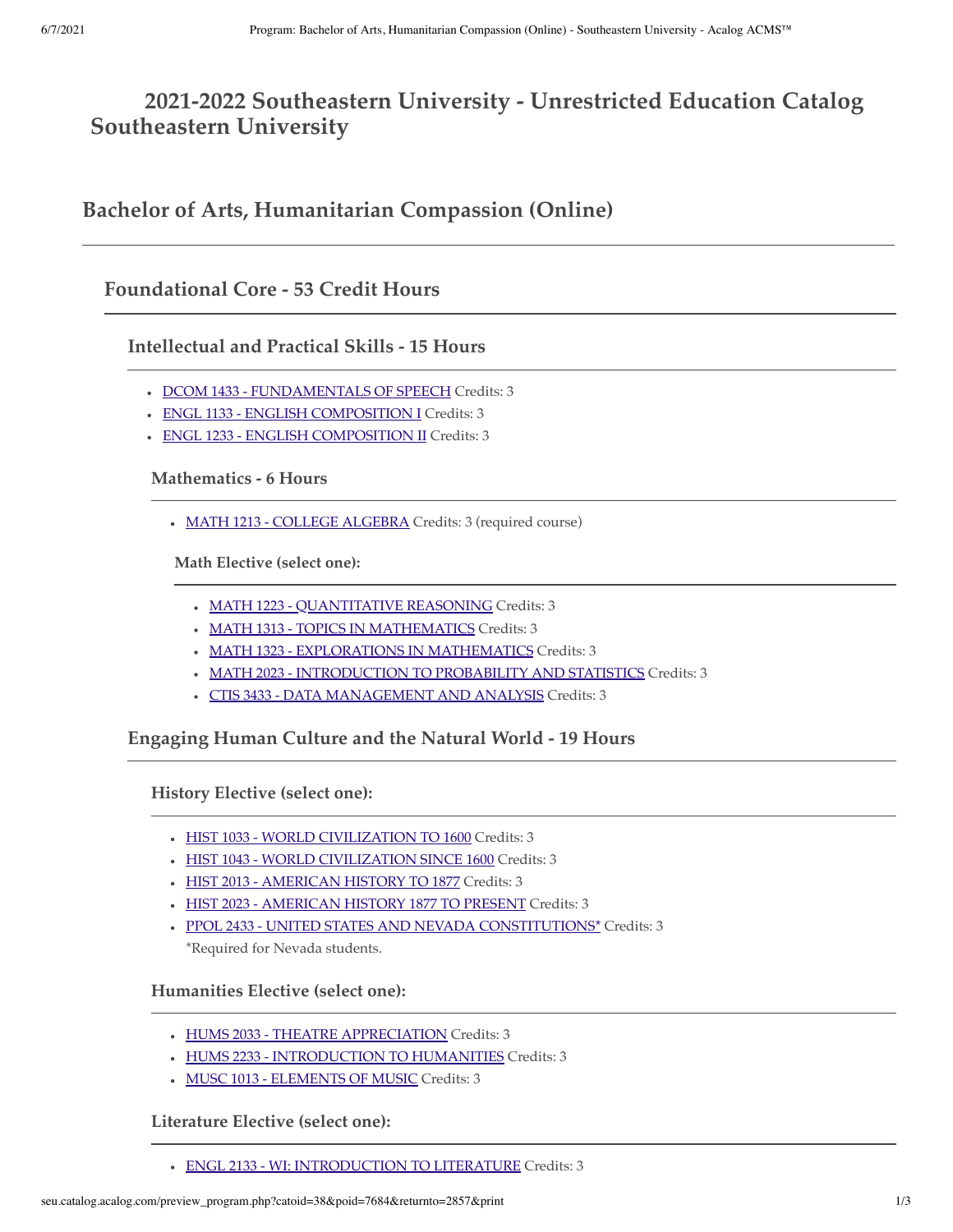6/7/2021 Program: Bachelor of Arts, Humanitarian Compassion (Online) - Southeastern University - Acalog ACMS™

**Behavioral Science Elective (select one):**

- PSYC 1133 INTRODUCTION TO PSYCHOLOGY Credits: 3
- PSYC 1233 PERSONAL AND SOCIAL ADJUSTMENT Credits: 3

**Social Science Elective (select one):**

- SSCI 2033 HUMANS IN SOCIETY Credits: 3
- SSCI 2233 MARRIAGE AND FAMILY Credits: 3
- **BBUS 2203 INTRODUCTION TO ECONOMICS Credits: 3**

**Natural Science Elective (select one):**

- NSCI 1034 LIFE SCIENCE LECTURE/LAB Credits: 4
- . NSCI 2704 INTRODUCTION TO FORENSIC SCIENCE (LECTURE & LAB) Credits: 4
- BIOL 1334 ESSENTIALS OF HUMAN ANATOMY & PHYSIOLOGY LECTURE/LAB Credits: 4

### **Spiritual Formation - 10 Hours**

- CORE 1001 COLLEGE AND CHRISTIAN CALLING Credits: 1
- BIOT 1433 OLD TESTAMENT INTERPRETATION Credits: 3
- BINT 1533 NEW TESTAMENT INTERPRETATION Credits: 3
- THEO 2123 CHRISTIAN THOUGHT AND PRACTICE Credits: 3

**Christian Responsibility - 9 Hours**

- CORE 1503 PERSONAL STEWARDSHIP Credits: 3
- CORE 2013 HUMAN DIVERSITY AND CHRISTIAN COMMUNITY Credits: 3
- THEO 3123 INTRODUCTION TO ETHICS Credits: 3

### **Humanitarian Compassion Core - 45 Credit Hours**

- THEO 3013 THEOLOGY OF COMPASSION Credits: 3
- PMIN 3073 NEIGHBORLINESS ACROSS DIVIDING LINES Credits: 3
- $\bullet$  HUSV 3023 HEALTH MANAGEMENT IN GLOBAL SETTINGS Credits: 3
- HUSV 3043 THE POOR AND SUFFERING Credits: 3
- HUSV 3053 DOMESTIC DISASTER SERVICES Credits: 3
- HUSV 3093 INTERNATIONAL DISASTER SERVICES Credits: 3
- HUSV 4073 REFUGEE & MIGRANT POPULATIONS Credits: 3
- HUSV 4093 PUBLIC POLICY AND ADVOCACY Credits: 3
- GSCI 4003 APPLIED SUSTAINABILITY Credits: 3
- . DCOM 3023 CROSS CULTURAL COMMUNICATIONS AND COMPASSION Credits: 3
- PSYC 4123 CRISIS PSYCHOLOGICAL MANAGEMENT Credits: 3
- . PSYC 4153 CHILDREN & YOUTH IN CRISIS Credits: 3
- LDRS 3023 CONFLICT RESOLUTION AND NEGOTIATIONS Credits: 3
- LDRS 4033 HUMANITARIAN COMPASSION PRACTICUM Credits: 3
- LDRS 4023 LEADING COMPASSION PROJECTS Credits: 3

# **General Electives - 22 Credit Hours**

General Electives are any courses that do not satisfy any specific course requirements of your program and which you have not previously taken.